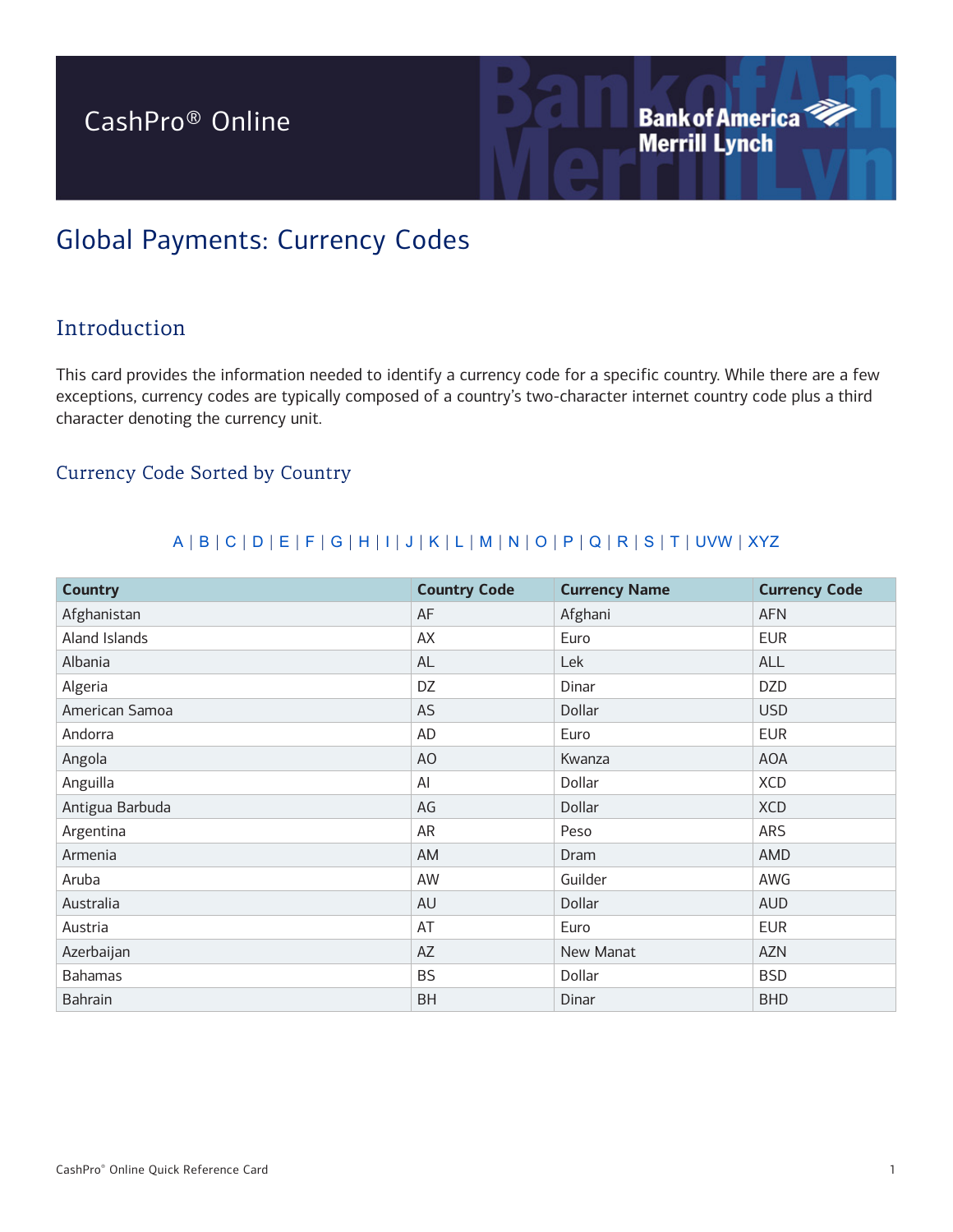| <b>Country</b>                              | <b>Country Code</b> | <b>Currency Name</b>  | <b>Currency Code</b> |
|---------------------------------------------|---------------------|-----------------------|----------------------|
| Bangladesh                                  | <b>BD</b>           | Taka                  | <b>BDT</b>           |
| <b>Barbados</b>                             | <b>BB</b>           | Dollar                | <b>BBD</b>           |
| <b>Belarus</b>                              | BY                  | Ruble                 | <b>BYR</b>           |
| Belgium                                     | <b>BE</b>           | Euro                  | <b>EUR</b>           |
| <b>Belize</b>                               | BZ                  | Dollar                | <b>BZD</b>           |
| <b>Benin</b>                                | BJ                  | Franc                 | <b>XOF</b>           |
| Bermuda                                     | <b>BM</b>           | Dollar                | <b>BMD</b>           |
| <b>Bhutan</b>                               | <b>BT</b>           | Ngultrum              | <b>BTN</b>           |
| <b>Bolivia</b>                              | <b>BO</b>           | <b>Boliviano</b>      | <b>BOB</b>           |
| Bonaire, Saint Eustatius, and Saba          | <b>BQ</b>           | Guilder (Florin)      | ANG                  |
| Bosnia and Herzegovina                      | <b>BA</b>           | Convertible Marka     | <b>BAM</b>           |
| <b>Botswana</b>                             | <b>BW</b>           | Pula                  | <b>BWP</b>           |
| Bouvet Island                               | <b>BV</b>           | Krone                 | <b>NOK</b>           |
| <b>Brazil</b>                               | <b>BR</b>           | Real                  | <b>BRL</b>           |
| British Indian Ocean Territory              | 10                  | Dollar                | <b>USD</b>           |
| Brunei Darussalam                           | <b>BN</b>           | Dollar                | <b>BND</b>           |
| <b>Bulgaria</b>                             | BG                  | Lev                   | <b>BGN</b>           |
| <b>Burkina Faso</b>                         | <b>BF</b>           | Franc                 | <b>XOF</b>           |
| <b>Burundi</b>                              | B <sub>l</sub>      | Franc                 | <b>BIF</b>           |
| Cambodia                                    | KH                  | Riel                  | <b>KHR</b>           |
| Cameroon                                    | <b>CM</b>           | <b>CFA Franc BEAC</b> | XAF                  |
| Canada                                      | CA                  | Dollar                | CAD                  |
| Cape Verde                                  | <b>CV</b>           | Escudo                | <b>CVE</b>           |
| Cayman Islands                              | KY                  | Dollar                | <b>KYD</b>           |
| Central African Republic                    | CF                  | <b>CFA Franc BEAC</b> | XAF                  |
| Chad                                        | TD                  | <b>CFA Franc BEAC</b> | XAF                  |
| Chile                                       | <b>CL</b>           | Peso                  | <b>CLP</b>           |
| China                                       | CN                  | Yuan Renminbi         | <b>CNY</b>           |
| Christmas Island                            | CX                  | Dollar                | <b>AUD</b>           |
| Cocos (Keeling) Islands                     | CC                  | Dollar                | <b>AUD</b>           |
| Colombia                                    | CO                  | Peso                  | COP                  |
| Communauté Financière Africaine (BCEAO)     | Not applicable      | Franc                 | <b>XOF</b>           |
| Communauté Financière Africaine (BEAC)      | Not applicable      | <b>CFA Franc BEAC</b> | XAF                  |
| Comoros                                     | <b>KM</b>           | Franc                 | <b>KMF</b>           |
| Comptoirs Français du Pacifique (CFP)       | Not applicable      | Franc                 | <b>XPF</b>           |
| Congo / Brazzaville (Republic of the Congo) | CG                  | CFA Franc BEAC        | XAF                  |
| Congo / Kinshasa                            | CD                  | Franc                 | CDF                  |
| Cook Islands                                | CK                  | Dollar                | <b>NZD</b>           |
| Costa Rica                                  | <b>CR</b>           | Colon                 | CRC                  |
| Côte d'Ivoire                               | <b>CI</b>           | Franc                 | <b>XOF</b>           |
| Croatia                                     | <b>HR</b>           | Kuna                  | <b>HRK</b>           |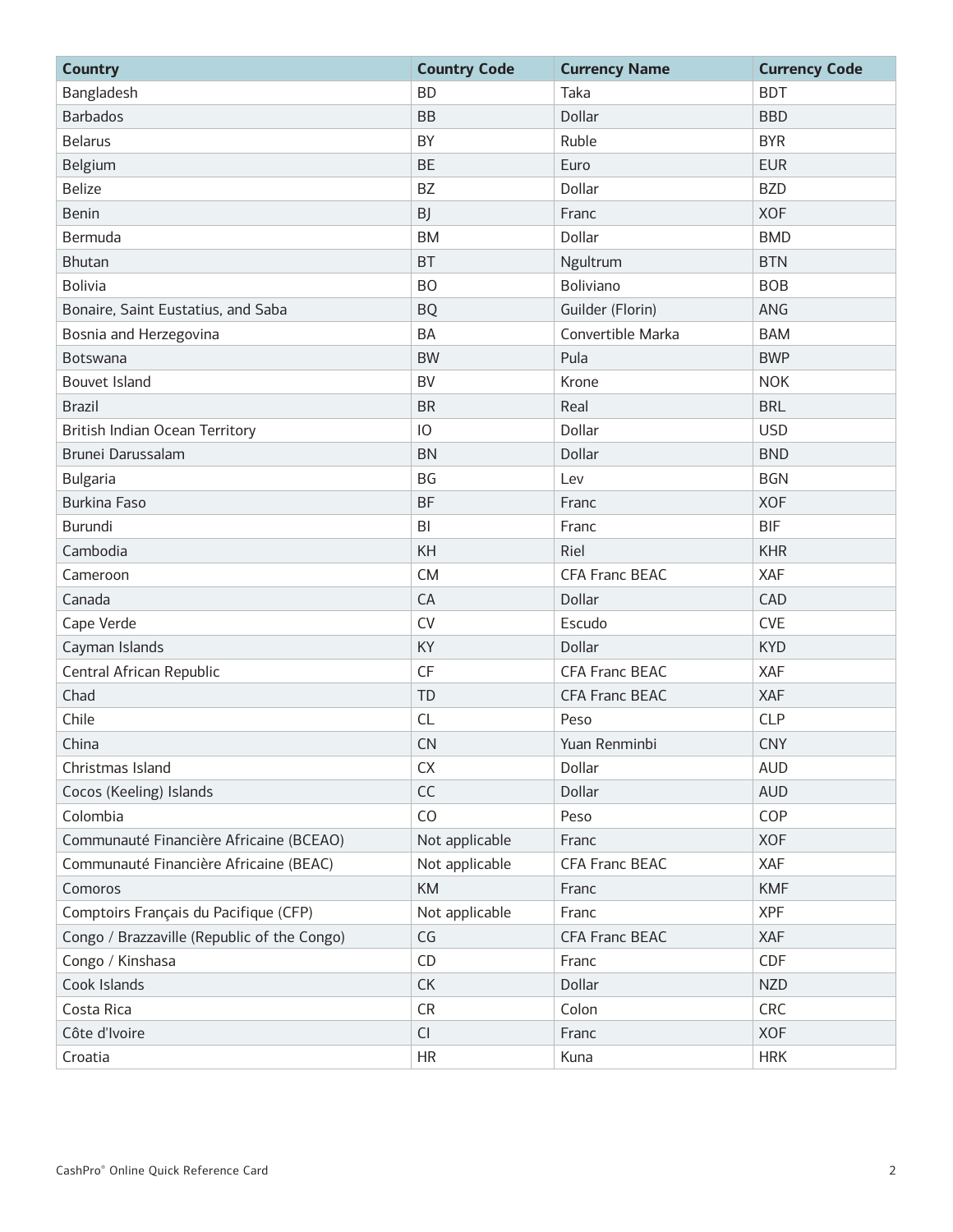| <b>Country</b>              | <b>Country Code</b> | <b>Currency Name</b>  | <b>Currency Code</b> |
|-----------------------------|---------------------|-----------------------|----------------------|
| Cuba                        | <b>CU</b>           | Convertible Peso      | <b>CUC</b>           |
| Curacao                     | <b>CW</b>           | Guilder (Florin)      | ANG                  |
| Cyprus                      | <b>CY</b>           | Euro                  | <b>EUR</b>           |
| Czech Republic              | CZ                  | Koruna                | CZK                  |
| Denmark                     | DK                  | Krone                 | <b>DKK</b>           |
| Djibouti                    | DJ                  | Franc                 | <b>DJF</b>           |
| Dominica                    | <b>DM</b>           | Dollar                | <b>XCD</b>           |
| Dominican Republic          | DO                  | Peso                  | <b>DOP</b>           |
| East Caribbean              | Not applicable      | Dollar                | <b>XCD</b>           |
| Ecuador                     | EC                  | Dollar                | <b>USD</b>           |
| Egypt                       | EG                  | Pound                 | EGP                  |
| El Salvador                 | SV                  | Colon                 | <b>SVC</b>           |
| Equatorial Guinea           | GQ                  | <b>CFA Franc BEAC</b> | <b>XAF</b>           |
| Eritrea                     | ER                  | Nakfa                 | ERN                  |
| Estonia                     | EE                  | Euro                  | <b>EUR</b>           |
| Ethiopia                    | ET                  | Birr                  | <b>ETB</b>           |
| Falkland Islands (Malvinas) | <b>FK</b>           | Pound                 | <b>FKP</b>           |
| Faroe Islands               | <b>FO</b>           | Krone                 | <b>DKK</b>           |
| Fiji                        | FJ                  | Dollar                | <b>FJD</b>           |
| Finland                     | F <sub>l</sub>      | Euro                  | <b>EUR</b>           |
| France                      | <b>FR</b>           | Euro                  | <b>EUR</b>           |
| French Guiana               | GF                  | Euro                  | <b>EUR</b>           |
| French Polynesia            | PF                  | Franc                 | <b>XPF</b>           |
| Gabon                       | GA                  | <b>CFA Franc BEAC</b> | XAF                  |
| Gambia                      | <b>GM</b>           | Dalasi                | <b>GMD</b>           |
| Georgia                     | GE                  | Lari                  | GEL                  |
| Germany                     | DE                  | Euro                  | <b>EUR</b>           |
| Ghana                       | GH                  | Cedi                  | GHS                  |
| Gibraltar                   | GI                  | Pound                 | GIP                  |
| Greece                      | GR                  | Euro                  | <b>EUR</b>           |
| Greenland                   | GL                  | Krone                 | <b>DKK</b>           |
| Grenada                     | GD                  | Dollar                | <b>XCD</b>           |
| Guadeloupe                  | GP                  | Euro                  | <b>EUR</b>           |
| Guam                        | GU                  | Dollar                | <b>USD</b>           |
| Guatemala                   | GT                  | Quetzal               | GTQ                  |
| Guernsey                    | GG                  | Pound                 | GGP                  |
| Guinea                      | GN                  | Franc                 | GNF                  |
| Guinea-Bissau               | GW                  | Franc                 | XOF                  |
| Guyana                      | GY                  | Dollar                | <b>GYD</b>           |
| Haiti                       | HT                  | Gourde                | <b>HTG</b>           |
| Heard and McDonald Islands  | HM                  | Dollar                | <b>AUD</b>           |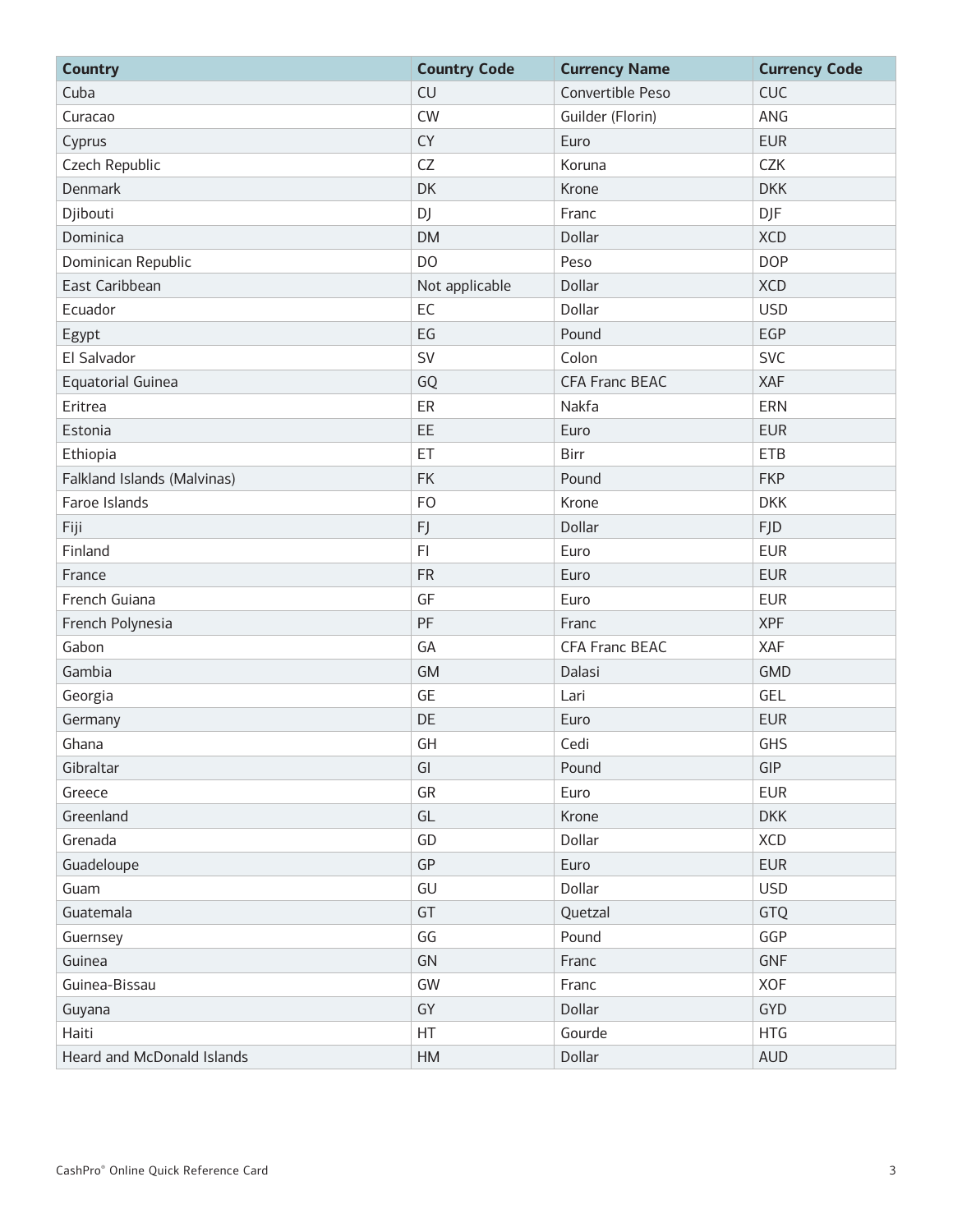| <b>Country</b>                    | <b>Country Code</b>    | <b>Currency Name</b>          | <b>Currency Code</b> |
|-----------------------------------|------------------------|-------------------------------|----------------------|
| Honduras                          | <b>HN</b>              | Lempira                       | <b>HNL</b>           |
| Hong Kong                         | HK                     | Dollar                        | <b>HKD</b>           |
| Hungary                           | HU                     | Forint                        | <b>HUF</b>           |
| Iceland                           | IS.                    | Krona                         | <b>ISK</b>           |
| India                             | ${\sf IN}$             | Rupee                         | <b>INR</b>           |
| Indonesia                         | ID                     | Rupiah                        | <b>IDR</b>           |
| International Monetary Fund (IMF) | Not applicable         | <b>Special Drawing Rights</b> | <b>XDR</b>           |
| Iran                              | IR                     | Rial                          | <b>IRR</b>           |
| Iraq                              | $\sf IQ$               | Dinar                         | IQD                  |
| Ireland                           | IE                     | Euro                          | <b>EUR</b>           |
| Isle of Man                       | IM                     | Pound                         | <b>IMP</b>           |
| Israel                            | $\mathsf{IL}$          | Shekel                        | <b>ILS</b>           |
| Italy                             | $\mathsf{I}\mathsf{T}$ | Euro                          | <b>EUR</b>           |
| Jamaica                           | JM                     | Dollar                        | <b>JMD</b>           |
| Japan                             | <b>JP</b>              | Yen                           | JPY                  |
| Jersey                            | <b>JE</b>              | Pound                         | <b>JEP</b>           |
| Jordan                            | JO                     | Dinar                         | <b>JOD</b>           |
| Kazakhstan                        | KZ                     | Tenge                         | KZT                  |
| Kenya                             | KE                     | Shilling                      | <b>KES</b>           |
| Kiribati                          | KI                     | Dollar                        | <b>AUD</b>           |
| Korea (North)                     | KP                     | Won                           | <b>KPW</b>           |
| Korea (South)                     | $\mathsf{KR}\xspace$   | Won                           | <b>KRW</b>           |
| Kuwait                            | KW                     | Dinar                         | <b>KWD</b>           |
| Kyrgyzstan                        | KG                     | Som                           | <b>KGS</b>           |
| Laos                              | LA                     | Kip                           | LAK                  |
| Latvia                            | LV                     | Lat                           | <b>LVL</b>           |
| Lebanon                           | LB                     | Pound                         | LBP                  |
| Lesotho                           | LS                     | Loti                          | <b>LSL</b>           |
| Liberia                           | LR                     | Dollar                        | <b>LRD</b>           |
| Libya                             | LY                     | Dinar                         | <b>LYD</b>           |
| Liechtenstein                     | $\mathsf{L}\mathsf{I}$ | Franc                         | <b>CHF</b>           |
| Lithuania                         | LT                     | Litas                         | <b>LTL</b>           |
| Luxembourg                        | LU                     | Euro                          | <b>EUR</b>           |
| Macau                             | <b>MO</b>              | Pataca                        | <b>MOP</b>           |
| Macedonia                         | MK                     | Denar                         | <b>MKD</b>           |
| Madagascar                        | MG                     | Ariary                        | <b>MGA</b>           |
| Malawi                            | <b>MW</b>              | Kwacha                        | <b>MWK</b>           |
| Malaysia                          | <b>MY</b>              | Ringgit                       | <b>MYR</b>           |
| Maldives (Maldive Islands)        | MV                     | Rufiyaa                       | <b>MVR</b>           |
| Mali                              | ML                     | Franc                         | <b>XOF</b>           |
| Malta                             | MT                     | Euro                          | <b>EUR</b>           |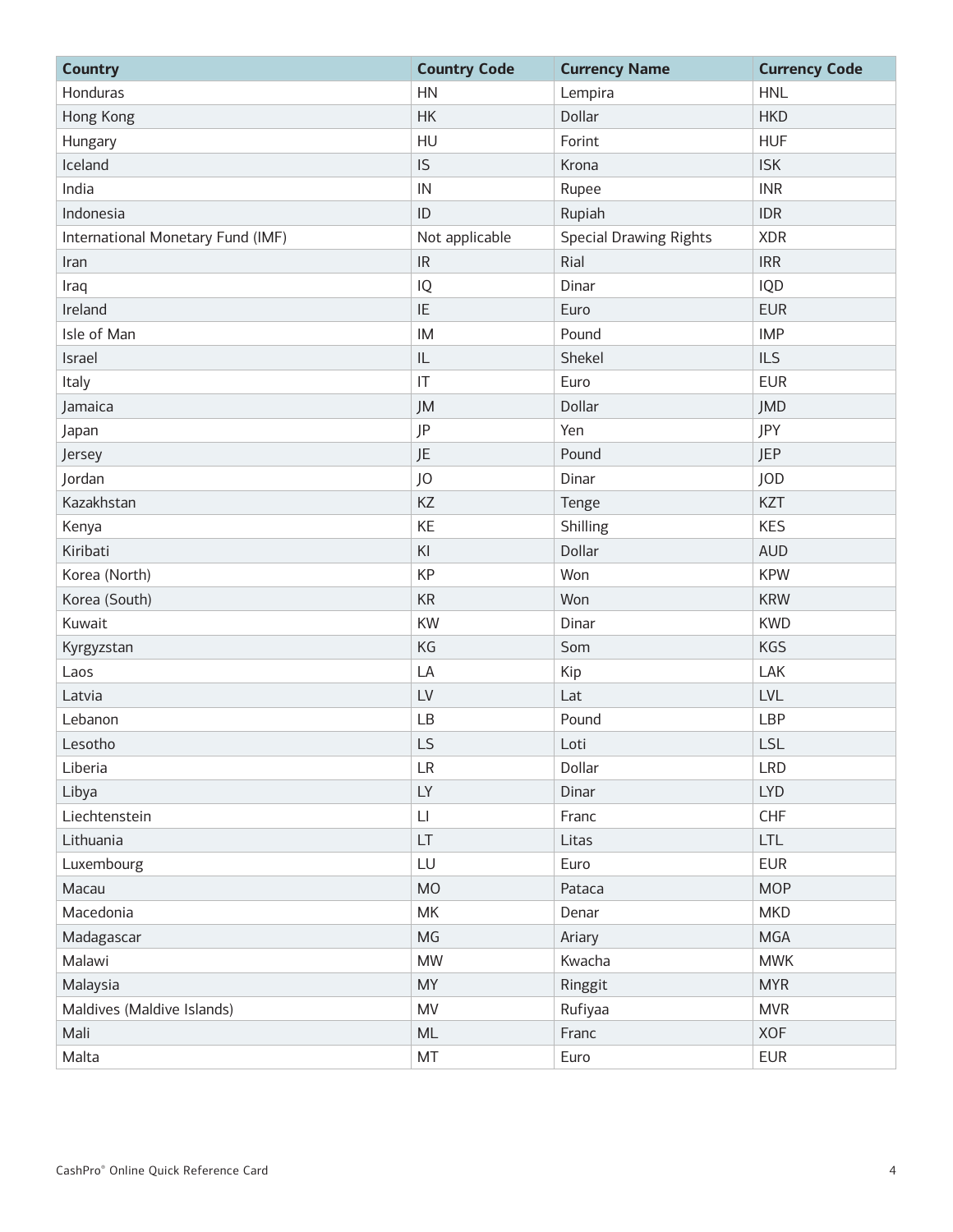| <b>Country</b>                   | <b>Country Code</b> | <b>Currency Name</b> | <b>Currency Code</b> |
|----------------------------------|---------------------|----------------------|----------------------|
| Marshall Islands                 | MH                  | Dollar               | <b>USD</b>           |
| Martinique                       | <b>MQ</b>           | Euro                 | <b>EUR</b>           |
| Mauritania                       | <b>MR</b>           | Ouguiya              | <b>MRO</b>           |
| Mauritius                        | <b>MU</b>           | Rupee                | <b>MUR</b>           |
| Mayotte                          | YT                  | Euro                 | <b>EUR</b>           |
| Mexico                           | <b>MX</b>           | Peso                 | <b>MXN</b>           |
| Micronesia (Federated States of) | <b>FM</b>           | Dollar               | <b>USD</b>           |
| Moldova                          | <b>MD</b>           | Leu                  | <b>MDL</b>           |
| Monaco                           | <b>MC</b>           | Euro                 | <b>EUR</b>           |
| Mongolia                         | <b>MN</b>           | Tughrik              | <b>MNT</b>           |
| Montenegro, Republic of          | <b>ME</b>           | Euro                 | <b>EUR</b>           |
| Montserrat                       | <b>MS</b>           | Dollar               | <b>XCD</b>           |
| Morocco                          | <b>MA</b>           | Dirham               | <b>MAD</b>           |
| Mozambique                       | <b>MZ</b>           | Metical              | <b>MZN</b>           |
| Myanmar (Burma)                  | <b>MM</b>           | Kyat                 | <b>MMK</b>           |
| Namibia                          | <b>NA</b>           | Dollar               | <b>NAD</b>           |
| Nauru                            | <b>NR</b>           | Dollar               | <b>AUD</b>           |
| Nepal                            | <b>NP</b>           | Rupee                | <b>NPR</b>           |
| Netherlands                      | <b>NL</b>           | Euro                 | <b>EUR</b>           |
| <b>Netherlands Antilles</b>      | AN                  | Guilder (Florin)     | ANG                  |
| New Caledonia                    | <b>NC</b>           | Franc                | <b>XPF</b>           |
| New Zealand                      | <b>NZ</b>           | Dollar               | <b>NZD</b>           |
| Nicaragua                        | N <sub>l</sub>      | Cordoba              | <b>NIO</b>           |
| Niger                            | <b>NE</b>           | Franc                | <b>XOF</b>           |
| Nigeria                          | <b>NG</b>           | Naira                | <b>NGN</b>           |
| Niue                             | <b>NU</b>           | Dollar               | <b>NZD</b>           |
| Norfolk Island                   | <b>NF</b>           | Dollar               | <b>AUD</b>           |
| Northern Mariana Islands         | <b>MP</b>           | Dollar               | <b>USD</b>           |
| Norway                           | <b>NO</b>           | Krone                | <b>NOK</b>           |
| Oman                             | <b>OM</b>           | Rial                 | OMR                  |
| Pakistan                         | PK                  | Rupee                | <b>PKR</b>           |
| Palau                            | PW                  | Dollar               | <b>USD</b>           |
| Palestinian Territory, Occupied  | <b>PS</b>           | Shekel               | <b>ILS</b>           |
| Panama                           | PA                  | Balboa               | PAB                  |
| Papua New Guinea                 | PG                  | Kina                 | <b>PGK</b>           |
| Paraguay                         | PY                  | Guarani              | PYG                  |
| Peru                             | PE                  | Nuevo Sol            | PEN                  |
| Philippines                      | PH                  | Peso                 | PHP                  |
| Pitcairn                         | PN                  | Dollar               | <b>NZD</b>           |
| Poland                           | PL                  | Zloty                | PLN                  |
| Portugal                         | PT                  | Euro                 | <b>EUR</b>           |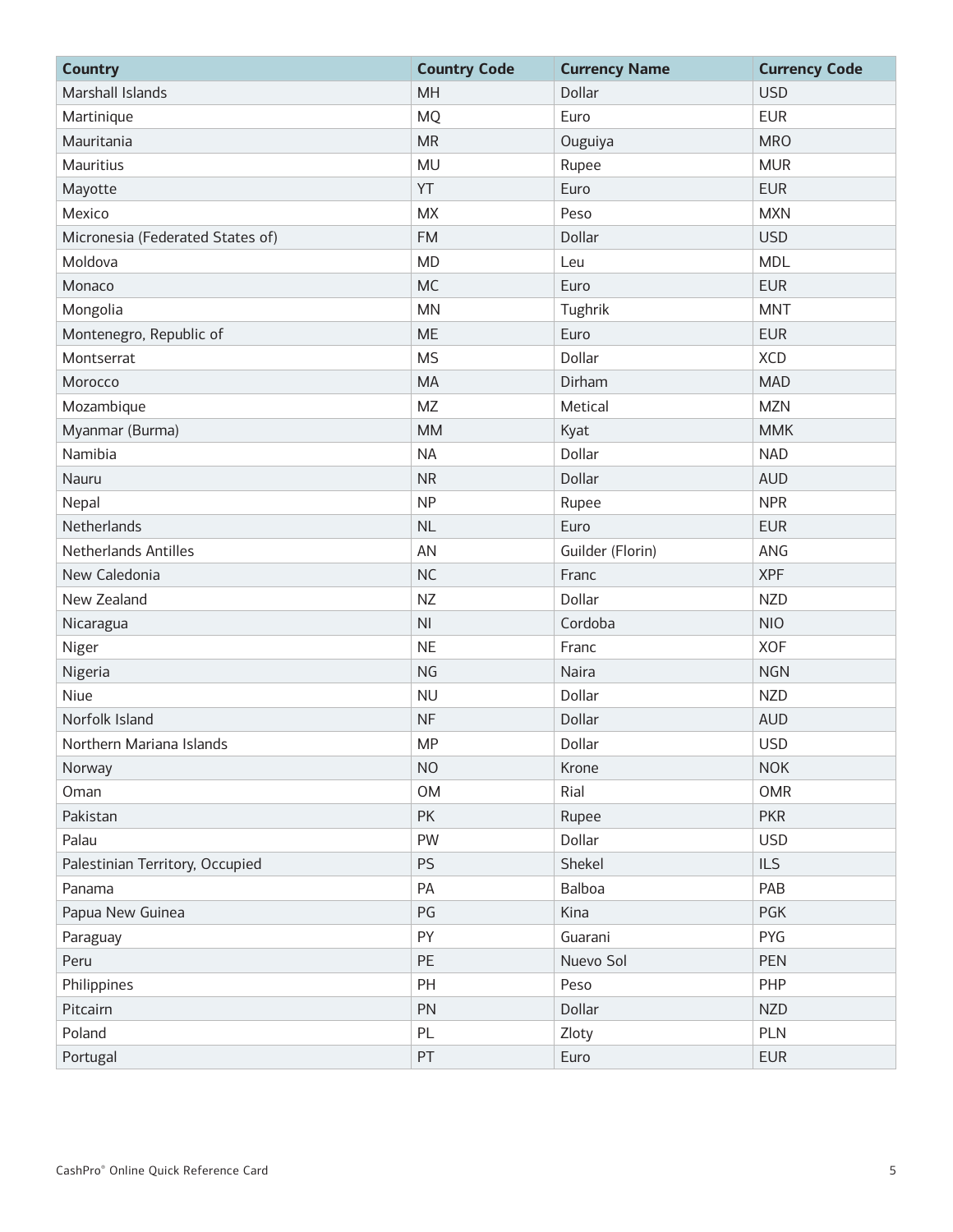| <b>Country</b>                   | <b>Country Code</b> | <b>Currency Name</b> | <b>Currency Code</b> |
|----------------------------------|---------------------|----------------------|----------------------|
| Puerto Rico                      | PR                  | Dollar               | <b>USD</b>           |
| Qatar                            | QA                  | Riyal                | QAR                  |
| Reunion                          | <b>RE</b>           | Euro                 | <b>EUR</b>           |
| Romania                          | <b>RO</b>           | New Leu              | <b>RON</b>           |
| Russia                           | <b>RU</b>           | Ruble                | <b>RUB</b>           |
| Rwanda                           | <b>RW</b>           | Franc                | <b>RWF</b>           |
| Saint Barthelemy                 | <b>BL</b>           | Euro                 | <b>EUR</b>           |
| Saint Helena                     | <b>SH</b>           | Pound                | <b>SHP</b>           |
| Saint Kitts and Nevis            | KN                  | Dollar               | <b>XCD</b>           |
| Saint Lucia                      | LC                  | Dollar               | <b>XCD</b>           |
| Saint Martin                     | <b>MF</b>           | Euro                 | <b>EUR</b>           |
| Saint Pierre and Miquelon        | <b>PM</b>           | Euro                 | <b>EUR</b>           |
| Saint Vincent and The Grenadines | VC                  | Dollar               | <b>XCD</b>           |
| Samoa                            | <b>WS</b>           | Tala                 | <b>WST</b>           |
| San Marino                       | <b>SM</b>           | Euro                 | <b>EUR</b>           |
| São Tomé and Príncipe            | <b>ST</b>           | Dobra                | <b>STD</b>           |
| Saudi Arabia                     | SA                  | Riyal                | SAR                  |
| Sénégal                          | SN                  | Franc                | <b>XOF</b>           |
| Serbia                           | CS                  | Dinar                | CSD                  |
| Serbia, Republic of              | <b>RS</b>           | Dinar                | <b>RSD</b>           |
| Seychelles                       | SC                  | Rupee                | <b>SCR</b>           |
| Sierra Leone                     | <b>SL</b>           | Leone                | <b>SLL</b>           |
| Singapore                        | SG                  | Dollar               | SGD                  |
| Sint Maarten                     | <b>SX</b>           | Guilder (Florin)     | ANG                  |
| Slovakia                         | SK                  | Euro                 | <b>EUR</b>           |
| Slovenia                         | SI                  | Euro                 | <b>EUR</b>           |
| Solomon Islands                  | <b>SB</b>           | Dollar               | SBD                  |
| Somalia                          | S <sub>O</sub>      | Shilling             | SOS                  |
| South Africa                     | ZA                  | Rand                 | ZAR                  |
| South Sudan                      | SS                  | Pound                | <b>SSP</b>           |
| Spain                            | ES                  | Euro                 | <b>EUR</b>           |
| Sri Lanka                        | LK                  | Rupee                | <b>LKR</b>           |
| Sudan                            | SD                  | Pound                | SDG                  |
| Suriname                         | <b>SR</b>           | Dollar               | SRD                  |
| Svalbard and Jan Mayen Islands   | SJ                  | Krone                | <b>NOK</b>           |
| Swaziland                        | SZ                  | Lilangeni            | SZL                  |
| Sweden                           | <b>SE</b>           | Krona                | <b>SEK</b>           |
| Switzerland                      | CH                  | Franc                | <b>CHF</b>           |
| Syria                            | SY                  | Pound                | SYP                  |
| Taiwan                           | TW                  | New Dollar           | <b>TWD</b>           |